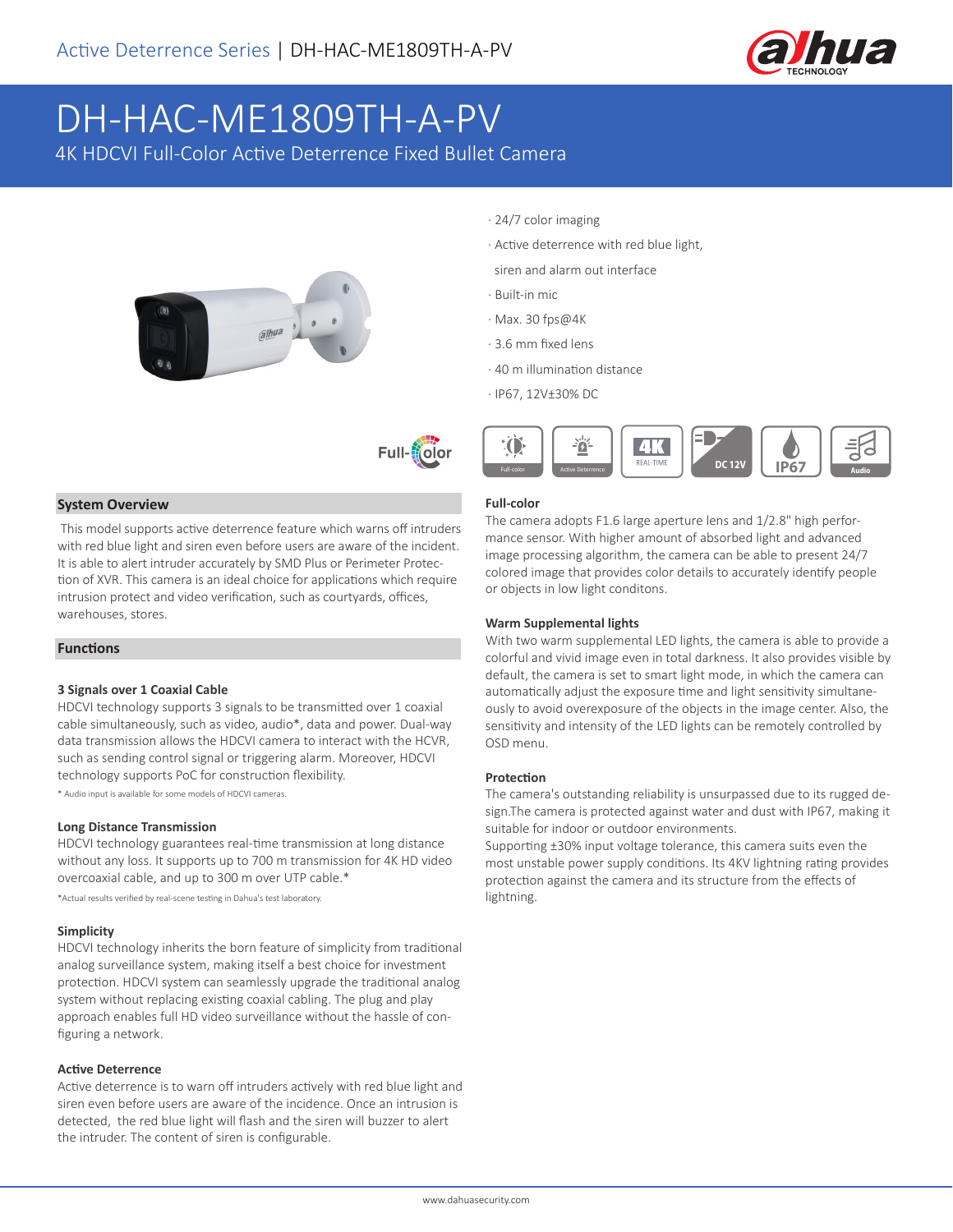# Active Deterrence Series | DH-HAC-ME1809TH-A-PV

| <b>Technical Specification</b>    |       |                                                 |             |            |                               | Mirror                       | Off/On                                                                                                                                                                          |
|-----------------------------------|-------|-------------------------------------------------|-------------|------------|-------------------------------|------------------------------|---------------------------------------------------------------------------------------------------------------------------------------------------------------------------------|
| Camera                            |       |                                                 |             |            |                               | Privacy Masking              | Off/On (8 Area, Rectangle)                                                                                                                                                      |
| Image Sensor                      |       | 1/2.8" CMOS                                     |             |            |                               | Certifications               |                                                                                                                                                                                 |
| Max. Resolution                   |       | 3840 (H) × 2160 (V)                             |             |            |                               | Certifications               | CE (EN55032:2015, EN61000-3-2:2014, EN61000-<br>3-3:2013, EN55024:2010+A1:2015, EN 55035:2017,<br>EN50130-4:2011+A1:2014)<br>FCC (CFR 47 FCC Part 15 subpartB, ANSI C63.4-2014) |
| Pixel                             |       | 4K                                              |             |            |                               |                              |                                                                                                                                                                                 |
| Scanning System                   |       | Progressive                                     |             |            |                               |                              | UL (UL60950-1+CAN/CSA C22.2 No.60950-1)<br>IEC 62368-1:2014 (Second Edition)                                                                                                    |
| Electronic Shutter Speed          |       | PAL: 1/3 s-1/100000 s<br>NTSC: 1/4 s-1/100000 s |             |            |                               | Port                         |                                                                                                                                                                                 |
| S/N Ratio                         |       | $>65$ dB                                        |             |            |                               | Video Output                 | 1 BNC output<br>Support CVI/TVI/AHD                                                                                                                                             |
| Min. Illumination                 |       | 0.005 Lux/F1.6, 0 Lux warm light on             |             |            |                               | Audio Input                  | Built-in mic                                                                                                                                                                    |
| <b>Illumination Distance</b>      |       | 40 m (131.2 ft)                                 |             |            |                               | Alarm out                    | 1ch alarm out                                                                                                                                                                   |
| <b>Illumination Type</b>          |       | Warm light                                      |             |            |                               | Active Deterrence            |                                                                                                                                                                                 |
| Illuminator On/Off Control        |       | Auto; manual                                    |             |            |                               | Red/Blue Light Warning       | Flash: 5 s-30 s; frequency: high/medium/low                                                                                                                                     |
| <b>Illuminator Number</b>         |       | 2 (Warm light)                                  |             |            |                               | Sound Warning                | Audio 1/2/3; Volume: high/medium/low;<br>duration: 5 s-30 s; 110 dB                                                                                                             |
| Pan/Tilt/Rotation Range           |       | Pan: 0°-360°<br>Tilt: 0°-90°                    |             |            |                               | Power                        |                                                                                                                                                                                 |
|                                   |       | Rotation: 0°-360°                               |             |            |                               | Power Supply                 | 12V±30% DC                                                                                                                                                                      |
| Lens                              |       |                                                 |             |            |                               | Power Consumption            | Max 7.7W (12V DC, warm light on)                                                                                                                                                |
| Lens Type                         |       | Fixed-focal                                     |             |            |                               | Environment                  |                                                                                                                                                                                 |
| Mount Type<br>Focal Length        |       | M12<br>$3.6$ mm                                 |             |            |                               | <b>Operating Temperature</b> | $-40^{\circ}$ C to +60 $^{\circ}$ C (-40 $^{\circ}$ F to 140 $^{\circ}$ F);<br><95% (non-condensation)                                                                          |
| Max. Aperture                     |       | 3.6 mm: F1.6                                    |             |            |                               | Storage Temperature          | $-40^{\circ}$ C to +60 $^{\circ}$ C (-40 $^{\circ}$ F to 140 $^{\circ}$ F);<br><95% (non-condensation)                                                                          |
| Field of View                     |       |                                                 |             |            |                               | Ingress Protection           | <b>IP67</b>                                                                                                                                                                     |
|                                   |       | 3.6 mm: H: 89°; V: 46°; D: 105°                 |             |            |                               | Structure                    |                                                                                                                                                                                 |
| Iris Type<br>Close Focus Distance |       | Fixed iris<br>3.6 mm: 2.2 m (7.22 ft)           |             |            |                               | Casing                       | Cover: Metal<br>Rear: Plastic<br>Pedestal: Metal                                                                                                                                |
| <b>DORI</b><br>Distance           | Lens  | Detect                                          | Observe     | Recognize  | Identify                      | <b>Camera Dimensions</b>     | 240.7 mm × $\Phi$ 90.7 mm (9.48" × $\Phi$ 3.57")                                                                                                                                |
|                                   |       | 110.3 mm                                        | 44.1 m      | 22.1 m     | 11 <sub>m</sub><br>(36.09 ft) | Net Weight                   | 0.44 kg (0.97 lb)                                                                                                                                                               |
|                                   | 3.6mm | (361.88 ft)                                     | (144.69 ft) | (72.51 ft) |                               | Gross Weight                 | 0.70 kg (1.54 lb)                                                                                                                                                               |

Video

| Frame Rate      | CVI:<br>4K@15 fps/25 fps/30 fps, 4M@25 fps/30 fps;<br>AHD:<br>4K@15 fps;<br>TVI:<br>4K@15 fps |
|-----------------|-----------------------------------------------------------------------------------------------|
| Resolution      | 4K (3840 × 2160); 4M (2560 × 1440)                                                            |
| <b>BIC</b> Mode | BLC/HLC/DWDR                                                                                  |
| <b>WDR</b>      | <b>DWDR</b>                                                                                   |
| White Balance   | Auto/Manual                                                                                   |
| Gain Control    | Auto/Manual                                                                                   |
| Noise Reduction | 2D                                                                                            |
| Smart Light     | Yes                                                                                           |